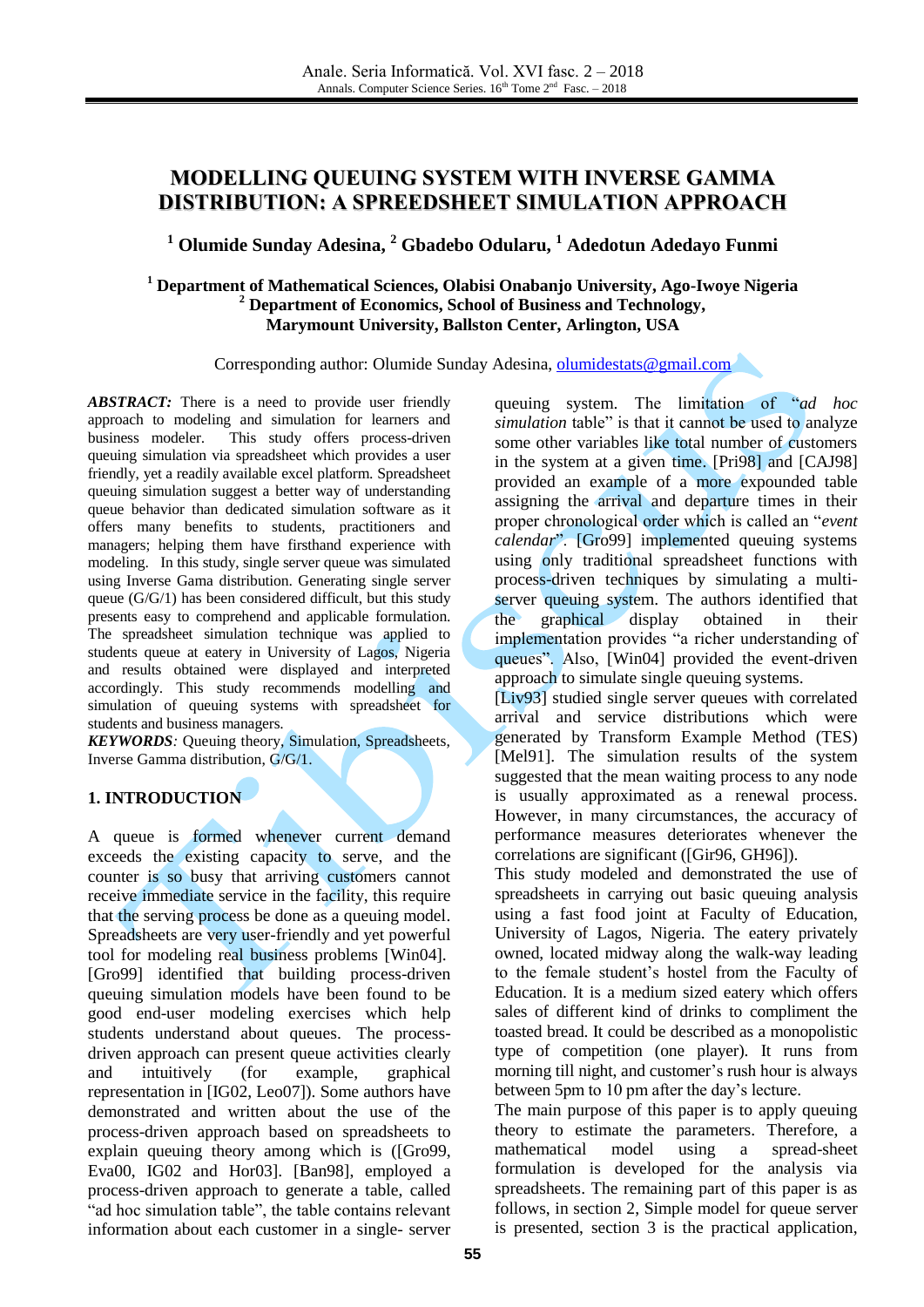and in section, the results are presented. Finally, in section 5, the discussion and recommendation.

## **2. SIMPLE MODEL FOR SINGLE-QUEUE SERVER**

This is a simple model for single-queue server:



## **2.1 The G/G/1 Queue**

There are useful bounds being developed for waiting time  $W_q$  in a queue which can then be used to estimate other quantities, following model by Little that  $W = W_q + S_t$ , where  $S_t$  is random service time.

$$
E(St) = St
$$
  

$$
\sigma_{St}^2 = \left[E(St2)\right] - \left[E(St)^2\right]
$$

Let  $\lambda$  = Average arrival rate of jobs  $T_{I}$  =Inter-arrival time

 $\sigma_{T_I}^2 = \left[E(T_I^2)\right] - \left[E(T_I)^2\right]$  $E(T_I) = 1/\lambda$  $=\left[E(T_l^2)\right]-\left[E(T_l)^2\right]$ 

 $\rho = \lambda X =$  Traffic experienced, to have a stable queue,  $\rho < 1$ .

A G/G/1 queue, for a known mean and variance of the inter-arrival times and service times, the following bounds holds for the waiting time  $(W_q)$  in a queue.

$$
\frac{\lambda \sigma_{S_i}^2 - \overline{S}_i (2 - \rho)}{2(1 - \rho)} \le W_q \le \frac{\lambda (\sigma_{S_i}^2 - \sigma_{T_i}^2)}{2(1 - \rho)}
$$
 (1)  
Lower bound Upper bound

The result from lower bound is (1) above usually give insignificant conclusion, but the upper bound is to a large extent is useful.

G/G/1 offers a special case where the inter-arrival time  $T_I$  satisfies the following property for all values of  $t_i$ .

$$
E(T_t - t_i | T_t > t_i) \le \frac{1}{\lambda} \text{ for all } t_i \ge 0
$$
 (2)

If the arrival progression follows (2), then the following bounds have been identified to hold [Bos02]:

$$
W_{qU} - \frac{1+\rho}{2\lambda} \le W_q \le W_{qU}
$$
  
\n
$$
W_{qU} \text{ imply } \frac{\lambda(\sigma_{S_i}^2 - \sigma_{T_i}^2)}{2(1-\rho)} \text{ given in (1)}
$$
\n(3)

For a G/G/1 system, (3) can be used to find the bounds of mean number of customer waiting in queue ( $N_q$ ). It expressed as:

$$
\lambda W_{qU} - \frac{1+\rho}{2\lambda} \le N_q \le \lambda W_{qU} \tag{4}
$$

The difference between Lower and Upper bound is  $0.5(1+\rho)$ . The upper bound in (1) offers heavy traffic approximation for the G/G/1 queue. As  $\rho \rightarrow 1$ , the traffic intensity increases, the distribution of the waiting time will be approximately an exponential distributed random variable [Bos02]. The result in (1) also provides a distribution for the waiting time in queue for a universal condition. In the Inverse gamma distribution is used since gamma distribution reduces to exponential distribution when  $\alpha = 1$  in (5) below.

### **2.2 Inverse Gamma Distribution**

Gamma distribution has probability density of:

$$
f(x) = \frac{1}{\Gamma(\alpha)\beta^{\alpha}} x^{\alpha-1} \exp(-x/\beta) \text{ for } x > 0 \qquad (5)
$$

 $\Gamma(1) = 1 \rightarrow$  exponential distribution

The Inverse Gamma (IG) distribution has the density:

$$
f(x) = \frac{\beta^{\alpha}}{\Gamma(\alpha)} x^{-\alpha - 1} \exp(-\beta/x) \quad \text{for } x > 0 \qquad (6)
$$

Relating Inverse gamma (IG) to gamma distribution, if X has a gamma $(\alpha, \beta)$  distribution, then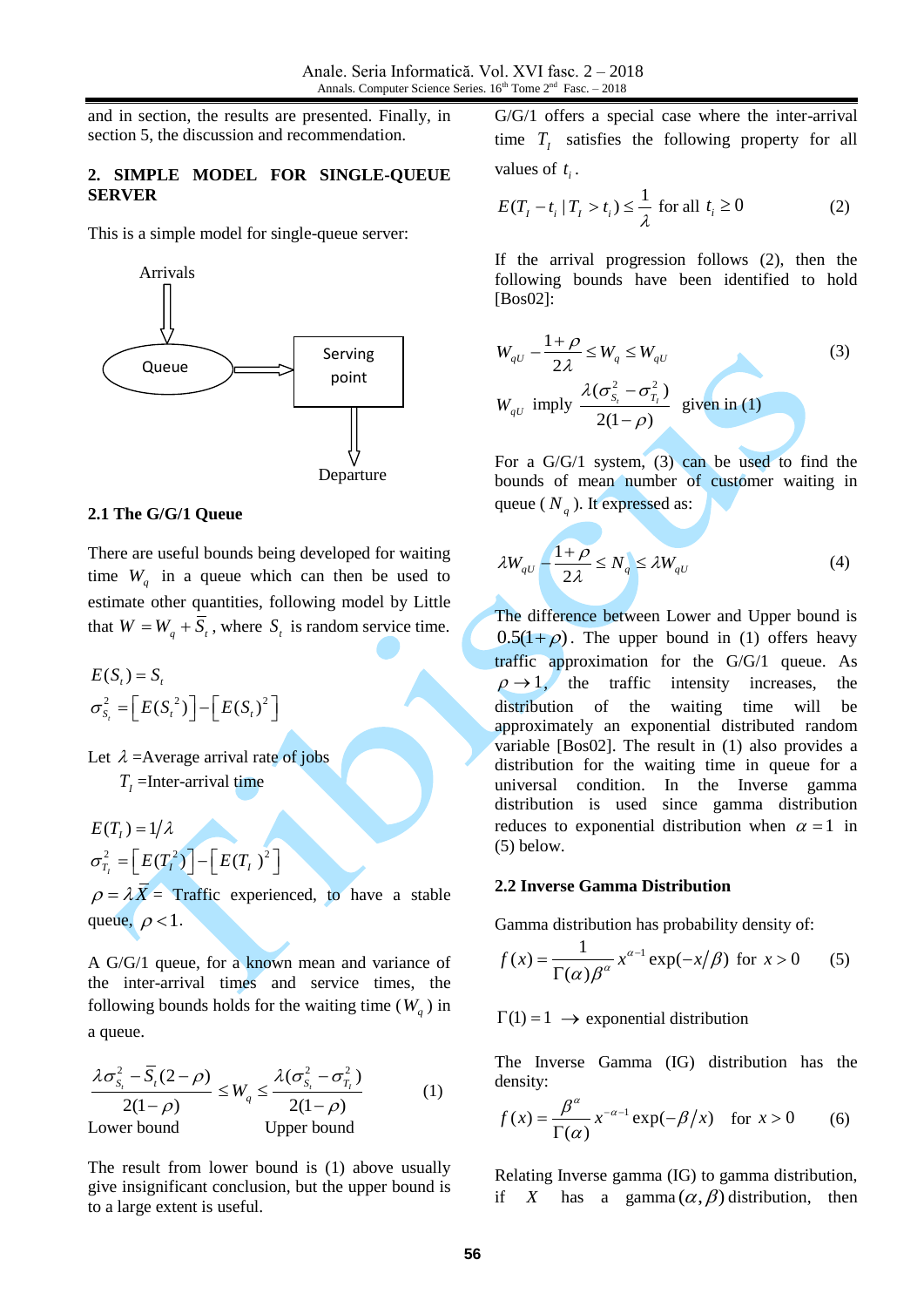has an  $IG(\alpha, 1/\beta)$  distribution. Using transformation theorem we have:

$$
f_Y(y) = f_X(1/y) \left| \frac{d}{dy} y^{-1} \right| \tag{7}
$$

$$
=\frac{1}{\Gamma(\alpha)\beta^{\alpha}}y^{-\alpha+1}\exp(-1/\beta y)y^{-2}
$$
 (8)

$$
=\frac{(1/\beta)^{\alpha}}{\Gamma(\alpha)}y^{-\alpha-1}\exp(-(1/\beta)/y)\tag{9}
$$

Estimation of parameters follow the excel implementations.

### **3. PRACTICAL APPLICATION**

 $Y = 1/X$  has an  $IG(\alpha, 1/\beta)$  distribution. Using<br>transformation theorem we have:<br>  $f_Y(y) = f_X(1/y) \left| \frac{d}{dy} y^{-1} \right|$  (7)<br>  $= \frac{1}{\Gamma(\alpha)} \frac{y}{\beta^{\alpha}} y^{-1} \exp(-1/\beta y) y^{-2}$  (8)<br>  $= \frac{(1/\beta)^{\alpha}}{\Gamma(\alpha)} y^{-\alpha-1} \exp(-1/\beta) / y$  (9)<br>
Estimation of param To demonstrate the use of spreadsheets in implementing basic queuing process for G/G/1, data for first twenty customers was collected at the point of sales of the snack at University of Lagos, Nigeria. The eatery is located around the hostel and students are usually at the points mostly on returning from the day's lecture and would want to hang out with friends. The processing and service time varies because there are various options of the snack. Some customers want their snack(s) with egg, some with both fish and egg and so on. Table 1 shows the actual data collection starting from 5:21 pm.

| Table 1: The inter-arrival time Arrival time and |
|--------------------------------------------------|
| process time of customers                        |

| Event | Inter-Arrival<br>Time (min:sec) | Cumulative<br>Time | Actual<br>time | Process<br>Time |
|-------|---------------------------------|--------------------|----------------|-----------------|
|       | 0                               |                    | 05:21:00       | 12:02           |
| 2     | 6:25                            | 6:25               | 05:27:25       | 10:54           |
|       | 12:23                           | 18:48              | 05:46:13       | 9:23            |
|       | 10:23                           | 29:11              | 06:15:26       | 5:00            |
| 5     | 6:21                            | 36:32              | 06:51:58       | 11:03           |
| 6     | 5:23                            | 41:55              | 07:32:53       | 5:28            |

*Source: authors' Computation*

Table 1 first 6 observations of the 20 observations, Mean and standard deviation of inter-arrival is 7.85 (8.25) and 4.12 respectively.

### **3.1 The Excel GAMMA.INV Function**

The Excel Gamma.Inv function is used for the purpose of this simulating the result. It is the inverse of the Excel Gammadist function. The (Excel 2010) obeys Gamma.Inv function while lower version obeys GammaInv. Gamma.Inv function has an improved accuracy over previous. It can be computed as Gamma.Inv (probability, alpha, beta).

To generate random numbers we have Gamma.Inv(Rand(), Alpha, Beta). After generating the model for the first row, copy, drag and paste on as many rows as desired. One thousand (1000) is considered in this study.

In order to carry out spreadsheet simulation on this data, computation such as the mean and standard deviation of inter-arrival time and service time was first computed which informs the value of  $\alpha$  and  $\beta$  respectively.

**Step 1:** Compute mean and Standard deviation.

From the Figure 1 inter-arrival mean and standard deviation occupies E6 and F6 respectively. While the mean and standard deviation of 'service time' occupies E7 and F7 respectively.

**Step 2:** Compute parameters  $\alpha$  and  $\beta$ :

| α               |                                            |
|-----------------|--------------------------------------------|
| $E6^{2}/F6^{2}$ | $=$ F6 <sup><math>\lambda</math>2/E6</sup> |
| $E7^0/FT^0$     | $=$ F7^2/E7                                |

**Step 3:** Carry out the simulation and computations. A total of 1000 customer arrival was simulated, for the Inter-arrival time we have

 $=$  Gamma.Inv(Rand(),\$H\$6,\$I\$6) because  $\alpha$  and  $\beta$  occupies H6 and I6 respectively. Starting from B22, Copying B22 and select 1000 cells down the line and paste B22 cell copied will reproduce the Gamma generated inter-arrival time the click "calculate" at the bottom of the excel sheet to generate the numbers, otherwise, the copied cell might be replicated in all . Similar thing was done for others.

For Process time we have  $=$ Gamma.Inv(Rand(),\$H\$7,\$I\$7)

Customer Arrival Time=  $C_{m-1} + B_m = C_{21} + B_{22}$ Start time = max( $F_{m-1}$ ,  $C_m$ ) = max( $F_{21}$ ,  $C_{22}$ ) Finish time =  $D_m + E_m = D_{22} + E_{22}$ Time in queue =  $D_{tn} - C_{tn} = D_{22} - C_{22}$ Time in System =  $F_{tn} - C_{tn} = F_{22} - C_{22}$ Service time=Finish time-Start time  $F_{1n} - D_{1n} = F_{22} - D_{22}$ 

**Step 4:** Compute results based on previous formulations (figure 4).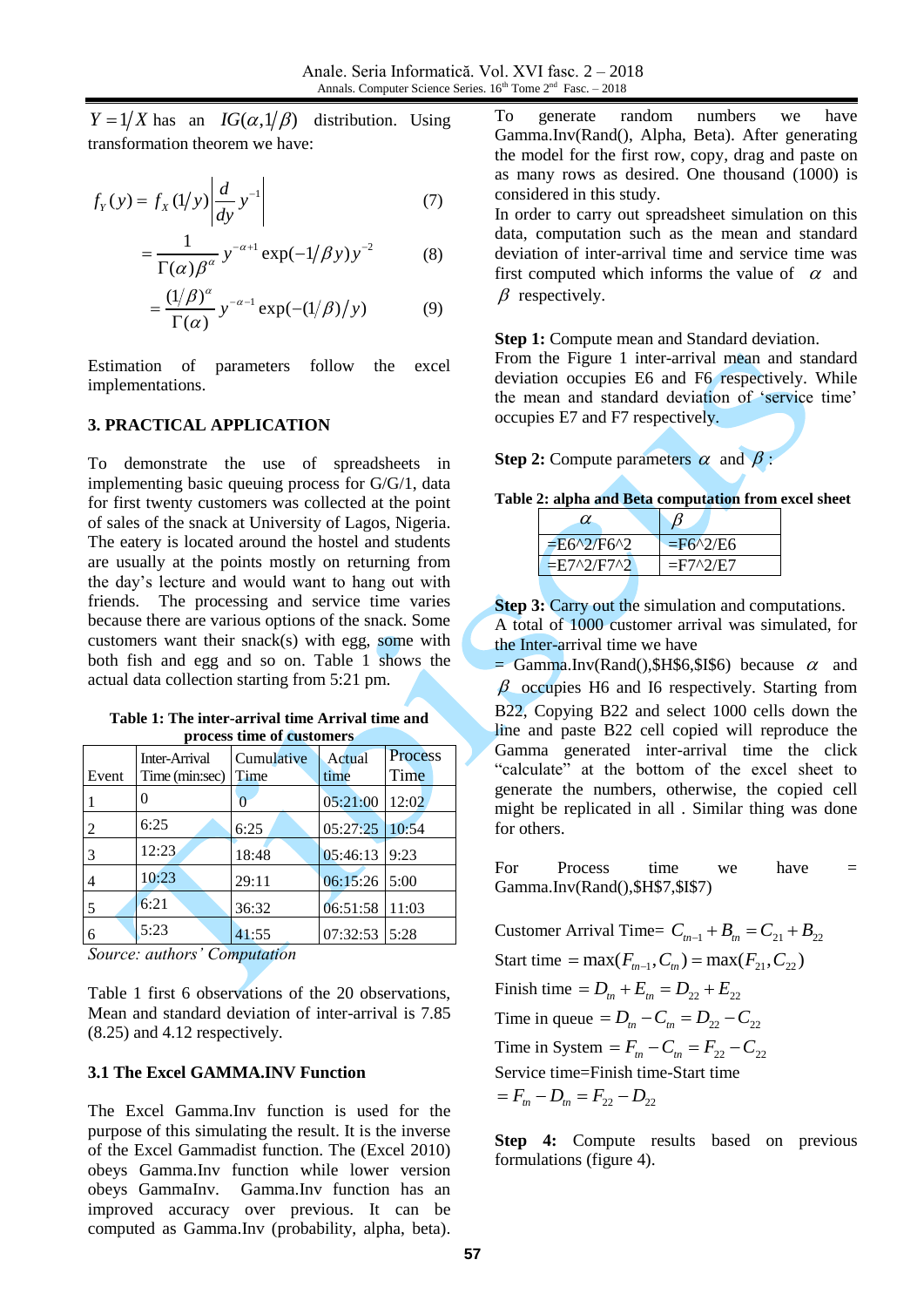Anale. Seria Informatică. Vol. XVI fasc. 2 – 2018 Annals. Computer Science Series.  $16<sup>th</sup>$  Tome  $2<sup>nd</sup>$  Fasc.  $-2018$ 

| œ                | <b>Section</b>  | $ \approx$       | $-1$<br>$\Rightarrow$    |                                    |                                                                |                                        |                  |                   |                          | <b>SINGLE SERVER</b>    |      |
|------------------|-----------------|------------------|--------------------------|------------------------------------|----------------------------------------------------------------|----------------------------------------|------------------|-------------------|--------------------------|-------------------------|------|
|                  | File.           | Home             | Insert                   |                                    | Page Layout                                                    | Formulas                               | Data             | View<br>Review    |                          |                         |      |
|                  |                 | a6.<br>Cut       |                          | Arial                              | $-10$                                                          | $A^{\sim}$ $A^{\sim}$<br>$\sim$        | $=$<br>$=$       | $\infty$ -        | <b>The Wrap Text</b>     |                         | Gene |
|                  | Paste<br>$\sim$ |                  | Format Painter           | $\mathbf{B}$<br>$\mathcal{I}$<br>U | 111111<br>$\overline{\phantom{a}}$<br>$\overline{\phantom{a}}$ | $A -$<br>չ<br>$\overline{\phantom{a}}$ | 毒<br>$\equiv$ 1  | $\equiv$<br>御天 御天 |                          | Fax Merge & Center      | 중요   |
|                  |                 | Clipboard        | $F_{\rm BH}$             |                                    | Font                                                           |                                        | $F_{\text{out}}$ | Alianment         |                          | Fair                    |      |
|                  |                 | E5               | $\overline{\phantom{a}}$ | $-$                                | $f_{\infty}$<br>Mean                                           |                                        |                  |                   |                          |                         |      |
| $\sim$           |                 | $\triangleright$ | B                        | C                                  | D                                                              | Е                                      | F                | G                 | н                        |                         |      |
| з                |                 |                  |                          |                                    |                                                                |                                        |                  |                   |                          |                         |      |
| $\blacktriangle$ |                 |                  |                          |                                    |                                                                | <b>Target</b>                          |                  |                   |                          | <b>Gamma Parameters</b> |      |
| 5                |                 |                  |                          |                                    |                                                                | Mean                                   | <b>Std Dev</b>   |                   | $\overline{\phantom{a}}$ | в                       |      |
| 6 <sup>2</sup>   |                 |                  |                          |                                    | <b>Interarrival Time:</b>                                      | 8.25                                   | 4.12             |                   | 4.01                     | 2.06                    |      |
| $\overline{z}$   |                 |                  |                          |                                    | <b>Service Time:</b>                                           | 7.23                                   | 2.44             |                   | 8.78                     | 0.82                    |      |
| $\bullet$        |                 |                  |                          |                                    |                                                                |                                        |                  |                   |                          |                         |      |

**Figure 1: Formulation and computation of Alpha and beta**

| <b>EXI</b>    | $C = -1$<br><b>SINGLE SEF</b><br><b>Section</b><br>$\overline{\phantom{0}}$        |                     |                        |                                                                |                                    |                |                                  |                      |                    |   |
|---------------|------------------------------------------------------------------------------------|---------------------|------------------------|----------------------------------------------------------------|------------------------------------|----------------|----------------------------------|----------------------|--------------------|---|
|               | <b>File</b><br>Page Layout<br>View<br>Home<br>Insert<br>Formulas<br>Data<br>Review |                     |                        |                                                                |                                    |                |                                  |                      |                    |   |
| $\frac{1}{2}$ | ക<br>Cut<br>$\equiv$ Copy $\sim$                                                   |                     | Arial                  | $-10$                                                          | $A^{\sim}$ $A^{\sim}$              |                | ≫∽∼                              | <b>The Wrap Text</b> |                    | C |
| Paste         |                                                                                    | Format Painter      | x<br>$\mathbf{B}$<br>U | papa :<br>$\overline{\phantom{a}}$<br>$\overline{\phantom{a}}$ | չ<br>$A -$                         | 三言             | 11-11-12 11:00 12:00<br>$\equiv$ |                      | Fax Merge & Center |   |
|               | Clipboard                                                                          | Fair                |                        | Font                                                           |                                    | $\overline{1}$ | Alignment                        |                      | $\overline{1}$ and |   |
|               | <b>B22</b>                                                                         | ÷                   | $-$                    | $f_{\rm sc}$                                                   | =GAMMA.INV(RAND(), \$H\$6, \$I\$6) |                |                                  |                      |                    |   |
| $\sim$        | $\triangleright$                                                                   | B                   | C                      | D.                                                             | Е                                  | F              | G                                | H                    |                    |   |
| 17            |                                                                                    |                     |                        |                                                                |                                    |                |                                  |                      |                    |   |
| 18            |                                                                                    | Inter-              | Customer               |                                                                |                                    |                |                                  |                      |                    |   |
| 19            | Event                                                                              | Arrival             | Arrival                | <b>Start</b>                                                   | <b>Process</b>                     | Finish         | service time                     | Time-in-             | Time-in-           |   |
| 20            | Number                                                                             | Time                | Time                   | Time                                                           | Time                               | Time           |                                  | Queue                | System             |   |
| 21            |                                                                                    | $\Omega$            | $\Omega$               |                                                                | $\Omega$                           | $\Omega$       | Ω                                | $\circ$              |                    |   |
| 22            |                                                                                    | 2 9.767904 3.791964 |                        | 3.791964                                                       | 4.149207                           | 7.94117        | 4.149207084                      | $\circ$              | 4.149207           |   |
| 23            | з                                                                                  | 11.1941             | 14.98606               | 14.98606                                                       | 6.373678                           | 21.3597        | 6.373677675                      | $\Omega$             | 6.373678           |   |
| 24            | л                                                                                  | 7.389685            | 22.37575               | 22.37575                                                       | 9.621435                           | 31.9972        | 9.621435137                      | $\Omega$             | 9.621435           |   |
| 25            | 5                                                                                  | 11.83682            | 34.21256               | 34.21256                                                       | 9.500791                           | 43.7134        | 9.500790539                      | $\Omega$             | 9.500791           |   |
| 26            | 6                                                                                  | 10.20642            | 44.41898               | 44.41898                                                       | 4.715273                           | 49.1343        | 4.715272726                      | $\mathbf{o}$         | 4.715273           |   |
| 27            |                                                                                    | 7 13.67902          | 58.098                 | 58.098                                                         | 5.376067                           | 63.4741        | 5.376067306                      | οI                   | 5.376067           |   |

**Figure 2: Formulation of simulated base Inter-arrival time and others**

21 4.850655 158.9426 176.2422 8.281361 184.524 8.281360838 17.29956 25.58092 **H + > H** Single Queue Simulation HELP Time in System ady Calculate

**Figure 3: The computation point**

 $\sqrt{4}$ 

|                       |                    |        |                | <b>Simulation</b> |       | Analytic |  |
|-----------------------|--------------------|--------|----------------|-------------------|-------|----------|--|
|                       |                    | Mean   | <b>Std Dev</b> | Min               | Max   | Approx*  |  |
|                       | <b>Utilization</b> | 90.58% |                |                   |       | 87.64%   |  |
| Time in System (W)    |                    | 19.24  | 13.35          | 1.15              | 64.06 | 12.06    |  |
| Time in Queue $(Wq)$  |                    | 12.03  | 13.15          | 0.00              | 57.83 | 11.24    |  |
| Interarrival Time (a) |                    | 7.96   | 4.02           | 1.27              | 42.79 | 8.25     |  |
|                       | Process Time (p)   | 7.21   | 2.43           | 1.71              | 26.83 | 7.23     |  |

|  | <b>Figure 4: Final computations</b> |
|--|-------------------------------------|
|  |                                     |

## **3.2 Other Spreadsheet Computation**

**i.** Mean time in system  $(W) = AVERAGE$ (I22:I1021) **ii.** Mean time in queue (Wq)= AVERAGE (H22:H1021) **iii.** Mean interarrival time (a)= AVERAGE (B22:B1021) **iv**. Mean process time  $(p) = AVERAGE$ (E22:E1021) **v.** Standard deviation of time in system=STDEV (I22:I1021) **vi.** Standard deviation of time in queue= STDEV (H22:H1021) **vii.** Standard deviation of inter-arrival time= STDEV (B22:B1021) **viii.** Standard Deviation of Process Time= STDEV (E22:E1021) **ix.** Utilization= AVERAGE (I22:I1021)/ AVERAGE (B22:B1021)

**x.** Analytical Approx\* of time in queue  $0.5*(F6 \wedge +F7 \wedge 2)$  $=$ 

$$
\overline{(E6-E7)}
$$

**xi.** Analytical Approx\* Utilization= E7/E6 **xii.** Maximum time in System: TIS Min=MAX(I22:I1021) **xiii.** Minimum time in System: TIS Max=MIN(I22:I1021)

The methodology adopted in this research is the use of models that is underlying assumptions of queuing theory. The adoption of spreadsheet is to make simulation easily accessible to researchers in the area of simulation.

| 田口 100% (-

### **4. RESULTS**

Records taken were tabulated and subjected to simulation using the excel spreadsheet. Details of summary of simulation can be found in Figure 4.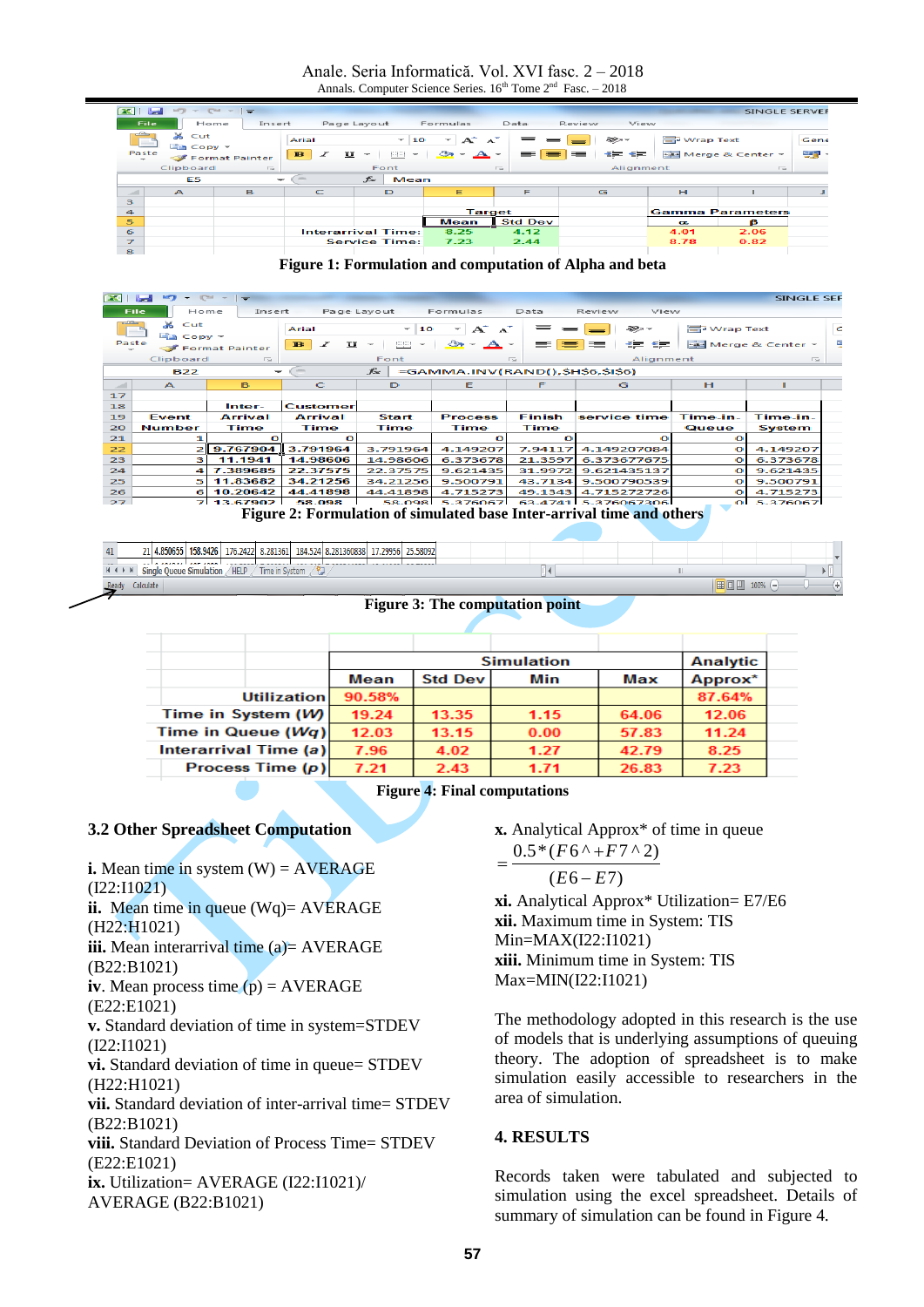

**Figure 5: Showing time in system against Arrival time**

## **Queuing Simulation**

Mean time in queue  $(W_q)$ =12.03 minutes Mean time in system  $(W)$  =19.24 minutes Mean Inter-arrival time  $(a)$  =8.30 minutes Mean process time  $(\rho)$  =7.24 minutes Server Utilization  $=87.17\%$ 

## **5. DISCUSSION AND RECOMMENDATION**

This study shows practical application of modeling queuing using spreadsheet in the case of a single server busy queue, where 20 observations were made at initial stage. The mean and standard deviation of inter-arrival time and process time was used to compute the parameters Alpha and Beta of Gamma distribution. Thereafter, the excel spreadsheet was used for simulation of one thousand customers.

The simulation reveals that mean time in queue to be 12:03 minutes, mean time spent in the system is 19.24 minutes, mean inter-arrival time is 8:30 minutes and mean process time is 7.24 minutes and Server Utilization to be 87.17% which is close to 100%. The empirical analysis queuing system carried out may not be very efficient in terms of resources utilization. Queues form and customers wait even though server may be idle due to inefficient power supply and/or burnout on the part of the server. The fault is not in the model or underlying assumptions, it results from variability of the arrival and service process. If variability could be eliminated, systems could be designed economically so that there would be little or no waiting, and hence no need for queuing models.

As patronage for the snacks increases daily in the eatery, measure should be taken so as to avoid queues

which result in waste of time of customers (majorly students). Additional toasting machine and servers should be adopted, which may bring about reduction in queue length. The use of spreadsheet suggests a user friendly and accurate approach to modeling queue, it is therefore recommended for students, researcher and practitioner who require the use of available and efficient means of modeling queue.

## **REFERENCES**

- [Ban98] **Banks J.** *Principles of Simulation*. In Handbook of Simulation: principles, methodology, advances, applications, and practice. Ed. J. Banks. New York: John Wiley, 1998.
- [Bos02] **Bose S. K.** *An Introduction to Queuing Systems*. Academic/Plenum Publishers, New York, 2002.
- [CAJ98] **Chase R. B., Aquilano N. J., Jacobs F. R.** - *Production and Operations Management: manufacturing and services*. 8th ed. Boston: Irwin/McGraw-Hill, 1998.
- [Eva00] **Evans J. R.** *Spreadsheets as a Tool for Teaching Simulation*. Informs Transactions on Educations. 1(1), p.27- 37, 2000.
- [Gir96] **Girish M. K.** *Higher Order Approximations for General Open Queuing Networks*, Ph.D. Dissertation, Department of Manufacturing Engineering, Boston University, Boston, MA, 1996.